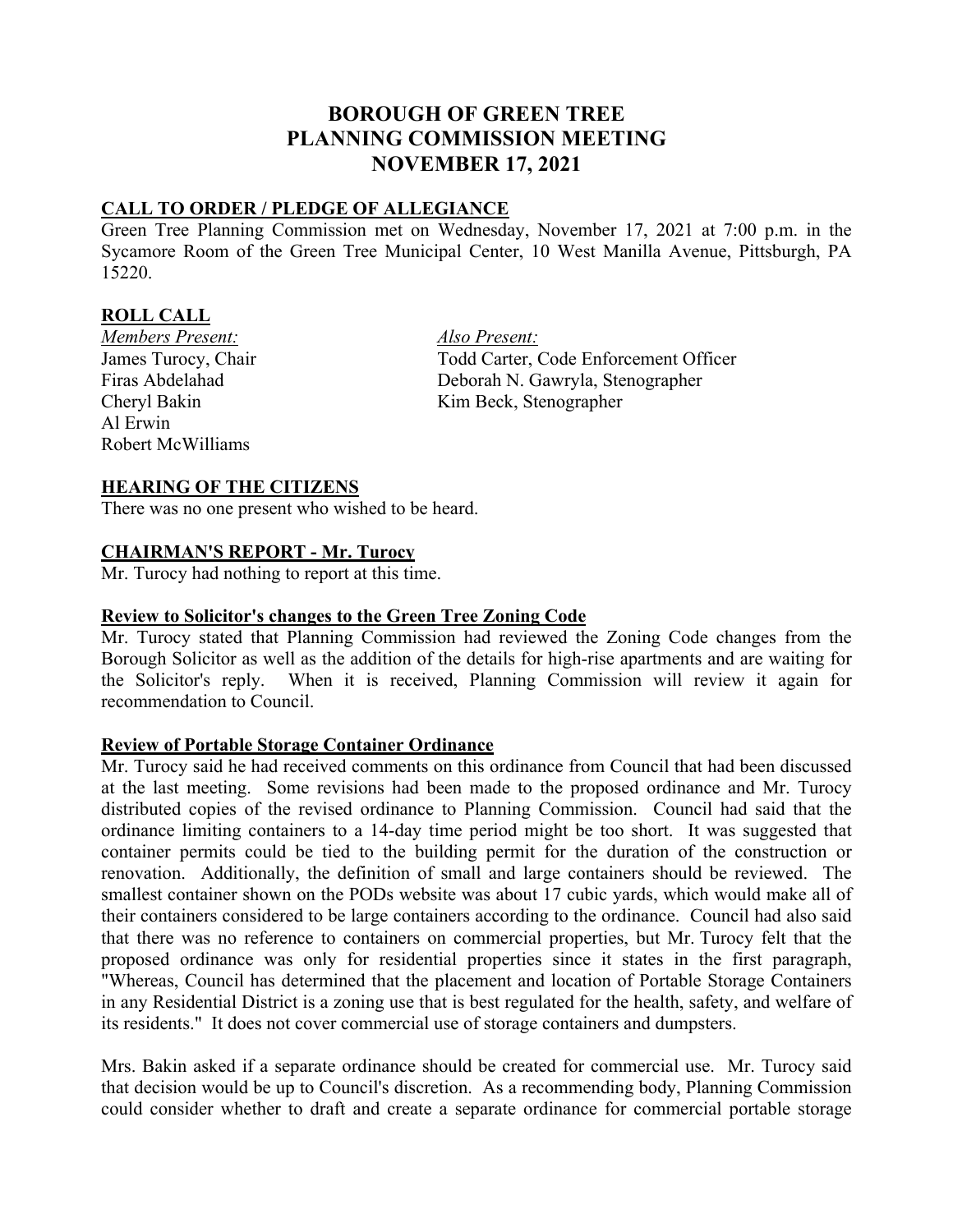containers, but at this time Planning Commission should continue to review and address the ordinance for residential containers first. Discussion continued regarding the possibility of a separate ordinance for commercial construction.

Mr. Turocy asked for a review of the definitions for the portable storage containers. He said there would be a difference between the sizes of portable storage containers with Bagsters being considered a small dumpster or container and PODs and large dumpsters being considered a large container. PODs should not be permitted to be used as a personal shed for ongoing storage.

Mrs. Bakin said the separation of a small container of three cubic yards or less from a larger dumpster or POD was a good idea and Planning Commission should work on adjusting the time periods for the containers. She said Section 2 (A)(6) should be changed from 14 days to 30 days. Mr. Turocy said the type of container used in that section would be exclusively for a "move in or move out" situation, but the use of large containers for construction or renovation and would be tied to the length of the building permit. Mr. Erwin asked if the longer use of a container would be covered in Section  $(C)(1)$ . Mrs. Bakin said that Item  $(C)$  states that a container may be placed on a residential lot without a permit for a period not to exceed 30 days. Mr. Turocy noted that Item (C)(1) references, "...the Portable Storage Container may remain on the residential lot shall be equal to the period of the duration to complete the work set forth in the Building Permit for the repair, renovation or reconstruction of any such structure on the residential lot."

Mrs. Bakin asked if there might be instances where there would be repairs that would not require a building permit. Mr. Carter said there could be instances where this situation may occur when there is carpeting, cabinet, dry wall, or window replacements. Discussion continued regarding these types of situations.

Mrs. Bakin said when Planning Commission initially started this review the types of portable storage containers were separated into smaller Bagster-type dumpsters versus big dumpsters and whether the dumpster was placed in the yard or on the street. Now it appears that the POD storage containers are also in the mix. She asked if PODs should be split into its own section. Discussion took place regarding the different uses for each of the containers being discussed.

Mr. Turocy stated the opening statement should be changed to read:

"An Ordinance of the Borough of Green Tree, Allegheny County, Pennsylvania, amending Article V of the Planning and Zoning Code to add §420-64A and §420-65B to set forth provisions regulating the placement and use of Portable Storage Containers and Dumpsters in any residential district; setting requirements for permits and fees for the placement and parking of Portable Storage Containers and Dumpsters; and authorizing the amendment of fees by resolution."

Mr. Abdelahad asked who had established the section numbers. Mr. Turocy replied that he had changed them after the two types had been separated. Mr. Abdelahad said that §420-64 is Daycare Centers, Adult and Child and felt that §420-128 would be more appropriate. After a discussion, Planning Commission was not sure where the best place for this ordinance would be and decided that the numbering itself could be worked out later.

Mr. Turocy said there would be instances where a residence might need both a dumpster and a POD during renovations. Mr. Erwin asked if there would be a separate fee for each of them. Mr. Turocy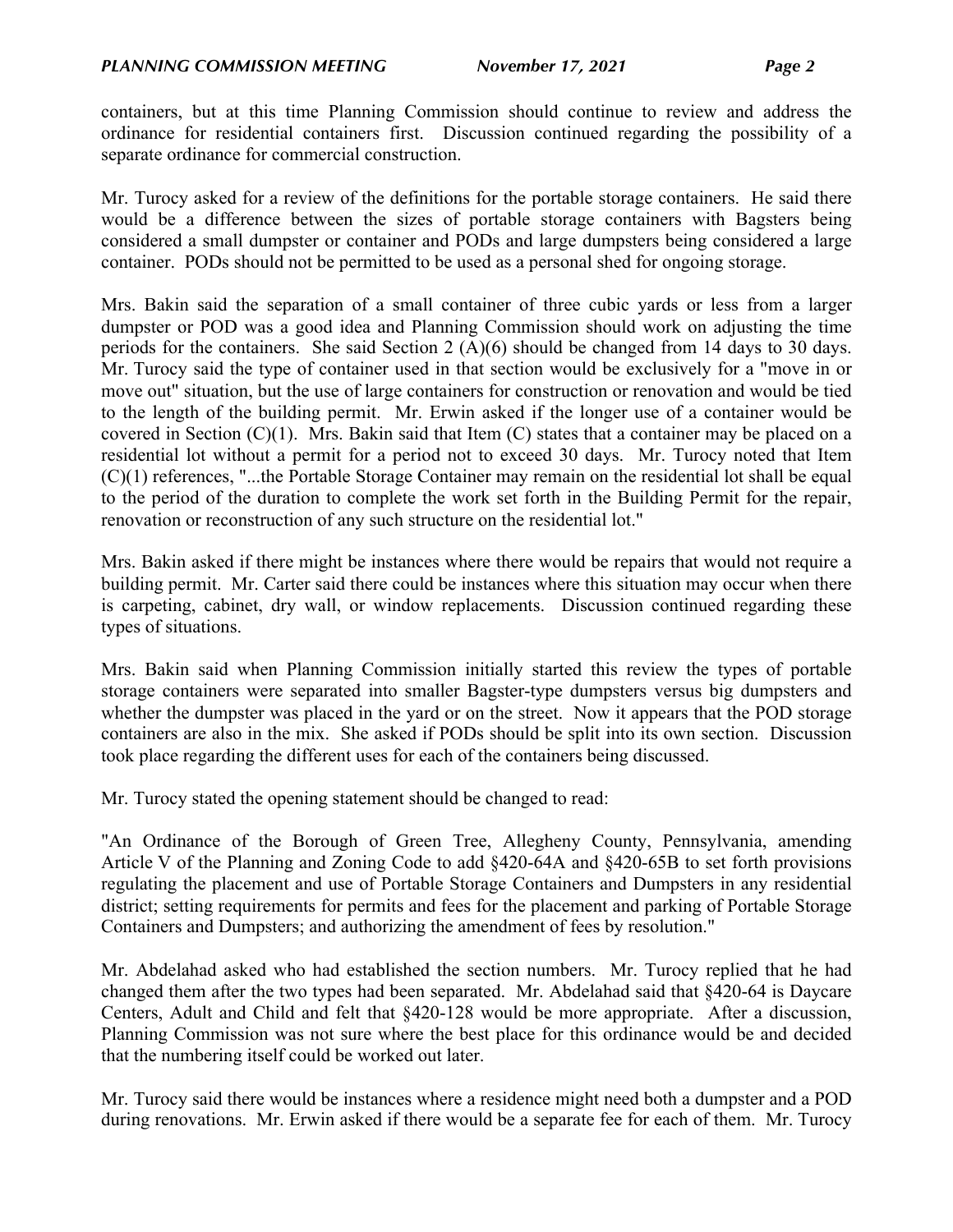said that if the ordinance was expanded for small dumpsters, large dumpsters, and PODs separately then there should be separate fee for each. Discussion continued regarding ideas to help clarify the differences between small and large dumpsters and PODs.

Planning Commission decided that the proposed ordinance should be broken into regulations for three separate containers: Large Dumpster, Small Dumpster, and Portable Storage Containers (i.e., PODs). §420-64A in the draft, which needs to be correctly renumbered before completion, should have all references to "Portable Storage Container" changed to "Large Dumpster."

The definition of Portable Storage Container in Section 1 should be changed to Dumpster with the following revised definition:

"*DUMPSTER* - A portable temporary container for the storage of bulky waste, construction debris, refuse and like materials, or other storage device generally delivered or picked up by truck tractor, or other such vehicle, and used for the purpose of storing *debris of any variety.*"

Detailed discussion took place regarding the length of time a dumpster should be permitted for a remodeling of a house when a building permit is not needed. Mr. Carter said there could be construction projects that could require a long period of time, but not need a building permit. Mrs. Bakin did not feel that 14 days for a dumpster was sufficient. Mr. Carter said it seems that the dumpster should be allowed for the duration of the length of the project, but consideration might be given for the need for a renewal of the permit every 30 days. Should the project be abandoned for some reason, a new permit would not be reissued. Mr. Abdelahad said the need to apply for a new permit every 30 days would help prevent residents from leaving a dumpster for an indefinite period of time.

When asked, Mr. Carter said a building permit could be active up to five years if work is continuing. If the work is abandoned, then the permit is revoked after it has been abandoned after six months.

After additional discussion, Planning Commission revised Section 2, Item (A)(2) to read, "Provided the *Large Dumpster* Permit Application is timely submitted, and the Permit Fee paid, the Borough Code Enforcement Officer may grant the Permit for a period not to exceed *30 days for the current permit of the Dumpster, subject to renewal by the Borough Code Enforcement Officer.*"

Discussion took place whether the police department should also review location of a Large Dumpster in this section. Mr. Turocy said that this section only refers to placement of a dumpster on an individual's private property, whether it is a yard or driveway. He did not feel that the police needed to be involved except for dumpster placement on a street and the Code Enforcement Officer could check the location and inform the resident if the dumpster created any hazards or problems from ruining a yard or creating problems for parking in a driveway.

After a discussion, Planning Commission agreed that Section 2, Item (A)(6) should be revised to change the permit for a total period from 14 days to 30 days.

Item (B)(3), which addresses the length of time a large dumpster can be on a street, is limited to 14 days. Planning Commission agreed that this shorter length of time was acceptable since it is a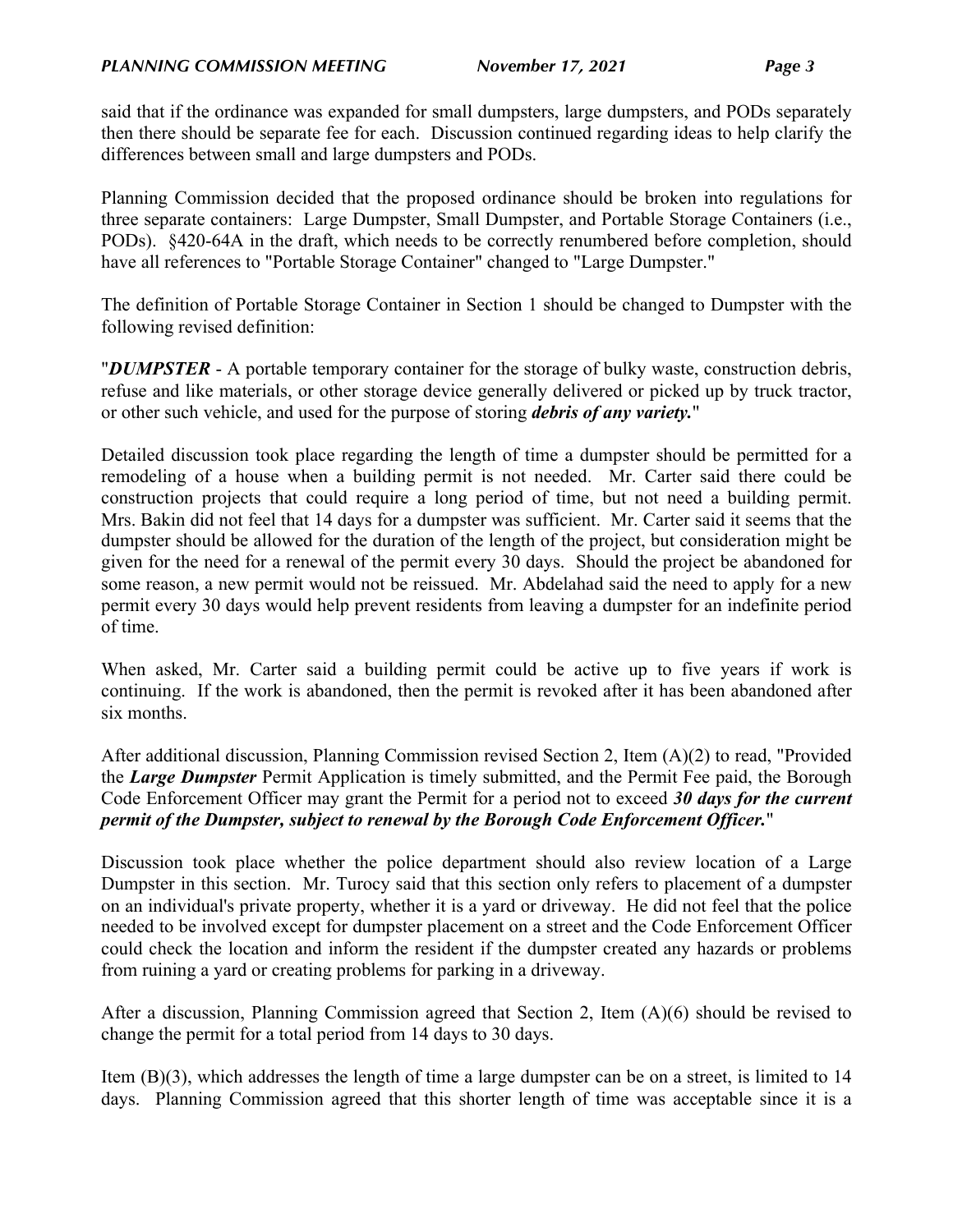different type or dumpster and used for a different situation. Mr. Carter said there was a portable storage permit form that would be available on the website after the ordinance was passed.

Mr. Abdelahab noted that Item (B)(15) had incorrectly put "...ten (7) days..." and it should be corrected to read, "...seven (7) days..."

Mr. Turocy stated that Item (C) covers the use of the dumpster during a catastrophic loss to the residence. This item indicates that even if there is a catastrophic loss and a large dumpster must be placed on the street all the requirements listed in Item (B) will still need to be followed.

Upon reviewing the next section 420-64B - Placement and Location of *Small Dumpsters*, Planning Commission agreed that small dumpsters, such as Bagsters, should not be permitted to be placed on any borough street. Item B was edited to read, "Small Dumpsters shall not be permitted to be placed on any Borough street," and deleting the rest of the item. Mr. Abdelahad felt that small dumpsters could be placed curbside for collection without being on the street. Mr. McWiilliams asked about collection of small dumpsters at some of the houses along Noblestown Road since their front yards are all steep hillsides. Discussion continued whether it was practical for small dumpsters to be placed on the street since they need to be collected by Waste Management and Planning Commission concurred that they should not be permitted on streets and could be a hazard. Item B was revised to read, "Small Dumpsters shall not be permitted to be placed on *any* Borough, *County, or State-owned* street."

Mrs. Bakin said that there is now a definition for Dumpster and she asked if a definition could also be created for Portable Storage Containers, such as PODs, and add another section to the ordinance with similar requirements as for a Large Dumpster. Mr. Turocy said the ordinance heading should read, "Regulating the Placement and Use of *Dumpsters and Portable Storage Containers* in any Residential District."

Mr. Turocy said that under Section 1  $§$ 420-14 where (a) Dumpster, Large and (b) Dumpster, Small are both defined, an additional (c) Portable Storage Container should be added with the definition reading, "A portable container, generally delivered or picked up by truck, tractor, or other such vehicle and used for the purpose of storing material, furniture, equipment, supplies, and/or personal belongings of any variety." An additional section for Portable Storage Container should be added after those for Large Dumpster and Small Dumpster and should follow the same regulations for Large Dumpster regulations on residential lots.

Mrs. Bakin asked if Portable Storage Containers should be permitted on streets. Planning Commission felt that these containers should not be permitted on streets. Mr. Turocy said that portable storage containers could be kept on a property for the same amount of time as permitted in §420-54A (B) for large dumpsters. Mrs. Bakin said a portable storage container is often taller than the height of a large dumpster. Mr. Turocy said that a portable storage container, or POD, tends to store personal items during construction and residents would probably not want their personal items stored on the street. If a POD cannot fit on a resident's property then it probably not the right thing to use and they might want to consider renting a storage unit.

Mr. Turocy said that Item (B) for portable storage containers should use the Item (B) for the small dumpsters stating, "Portable Storage Containers shall not be permitted to be placed on any Borough, County, or State-owned street."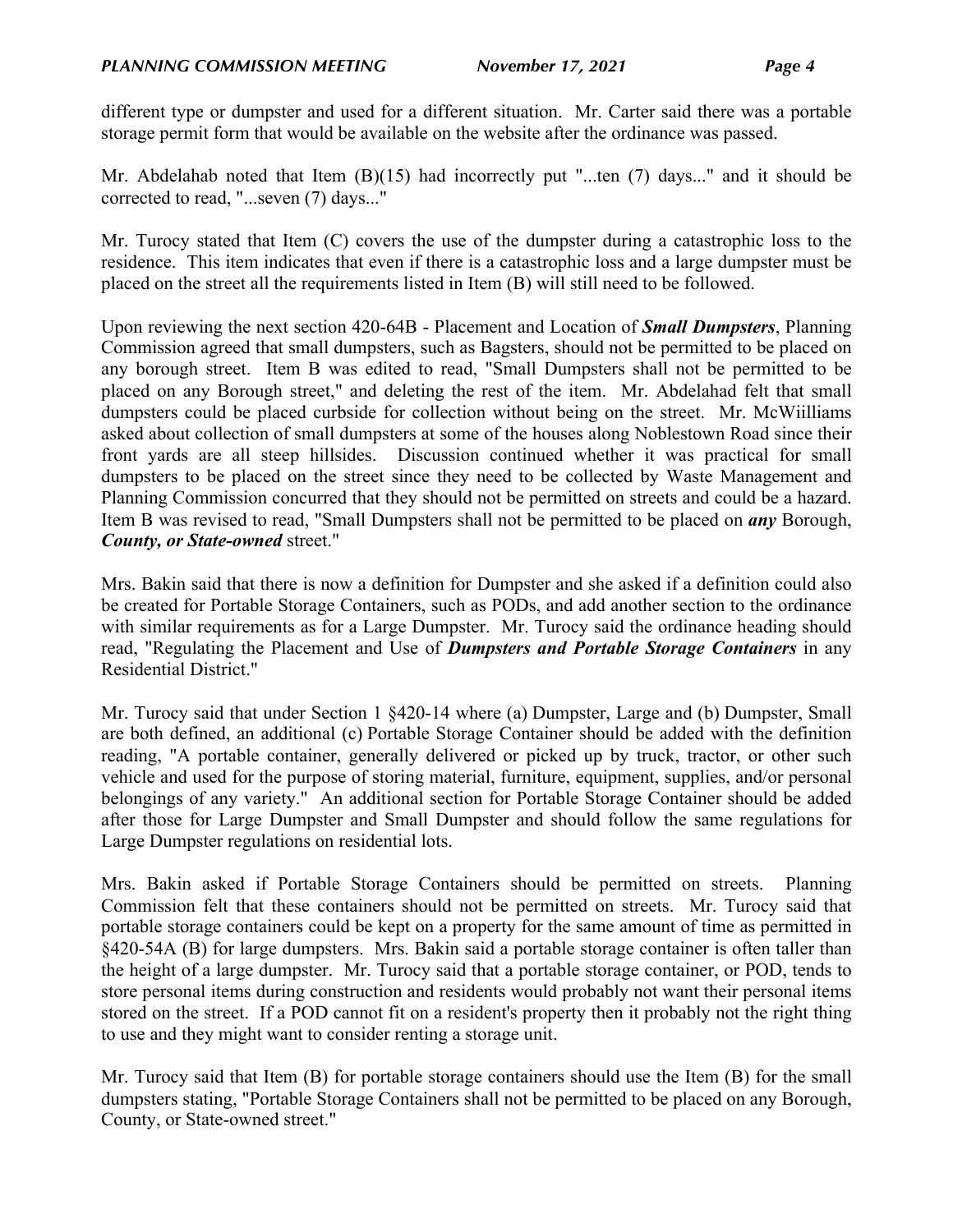Mr. Turocy asked that the ordinance be revised to reflect the changes discussed this evening and they would review the ordinance at the next meeting for recommendation.

# **Discussion regarding Public Meeting results and continued review of the Comprehensive Plan**

Mrs. Bakin said that the Public Meeting had been relatively calm. Mr. Turocy said it was nice to get the residents' opinions including some from newer residents to the borough. Mr. Turocy said that Planning Commission will need to begin creating the next online survey.

One of the comments from the survey stated, "There is a perception that there are too many empty storefronts along Greentree Road and many ugly, unkempt buildings and too few parking spaces." Mrs. Bakin said a similar comment had been submitted for the 2010 Comprehensive Plan. She said she traveled Greentree Road yesterday and could only find three vacant storefronts. Discussion continued regarding the Greentree Road businesses.

Mrs. Bakin said that although most of the business buildings are occupied, many of them look bad from the outside. Some Greentree Road businesses have difficult parking situations and that has continued to be an issue along Greentree Road. The perception seems to be that there is more vacant space than there really is and, as a result, there is not a need for more commercial space. The Greentree Road commercial district looks dirty and dingy. Mrs. Bakin asked what the borough could do to find Main Street grant money to improve Greentree Road's appearance and renovate the buildings. Mr. Turocy said that Potomac Avenue in Dormont recently went through the same issue and managed to get some funding to fix up Potomac. Mrs. Bakin suggested that the business owners in the area could be told that the appearance of the buildings continues to be a concern for the residents and the borough. Mr. Turocy said that would be a good outreach for Planning Commission to get cooperation from Greentree Road business owners. Discussion continued regarding ideas to improve the appearance and parking situations along Greentree Road's commercial district.

Mrs. Bakin said she had heard that PennDOT has plans for a major roundabout for Green Tree. Although many of PennDOT's ideas do not come to fruition, she said it would be worth the trouble to see what their plans might be. Planning Commission continued to review the list of suggestions that were made at the Public Meeting.

Mrs. Bakin said that two different residents had mentioned the idea of inviting microbreweries to Green Tree. Mr. Turocy said that microbreweries do draw business to an area. Discussion continued regarding other communities that have benefited from microbreweries.

Mrs. Bakin suggested that the next step should be to start corralling borough stakeholders, such as members of the school district, church leaders, real estate companies and developers, young people in the borough, etc., and get them together for a meeting seeking their direct input on what they envision for Green Tree or what they would like to see in the future. Mr. Turocy felt that they could get input from the Keystone Oaks superintendent who seems to be involved, as well as the Aiken principal, and invite a number of Green Tree school board members. Mr. Turocy said that there used to be a Junior Councilperson on the Green Tree Borough Council, but there has not been one for several years. Mrs. Bakin said there should be representatives from Guardian Angel Academy as well. She said it would be helpful for Planning Commission members to sit down individually with the priests or pastors and discuss the issues. Discussion continued regarding the various